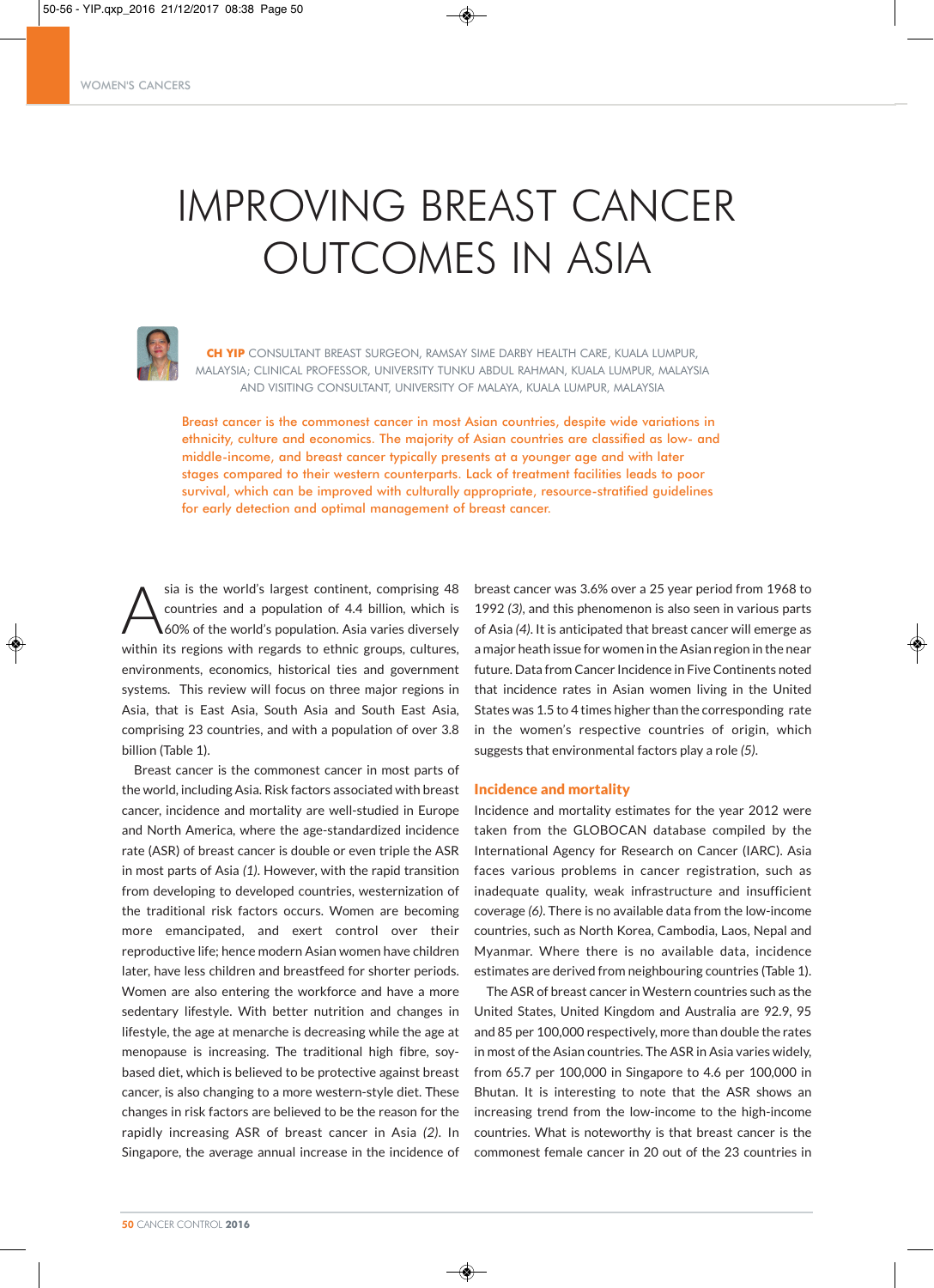| Table 1: Comparing incidence and mortality of breast cancer in selected countries in Asia 2012 |                                            |                   |                                                  |                |            |                  |            |                 |                  |                  |
|------------------------------------------------------------------------------------------------|--------------------------------------------|-------------------|--------------------------------------------------|----------------|------------|------------------|------------|-----------------|------------------|------------------|
|                                                                                                |                                            |                   |                                                  | Incidence      |            | <b>Mortality</b> |            | <b>MI Ratio</b> | Data source      |                  |
| Region/<br><b>Country</b>                                                                      | <b>World Bank</b><br><b>Classification</b> | <b>Population</b> | <b>Breast cancer</b><br>rank (female<br>cancers) | <b>Cases</b>   | <b>ASR</b> | <b>Cases</b>     | <b>ASR</b> |                 | <b>Incidence</b> | <b>Mortality</b> |
| World                                                                                          |                                            |                   |                                                  | 1,676,633 43.3 |            | 521,817          | 12.9       | 0.30            |                  |                  |
| For comparison                                                                                 |                                            |                   |                                                  |                |            |                  |            |                 |                  |                  |
| <b>United States</b>                                                                           | HI                                         | 314,112,078       | $\mathbf{1}$                                     | 232,714        | 92.9       | 43,909           | 14.9       | 0.16            | A                | $\mathbf{1}$     |
| United Kingdom                                                                                 | HI                                         | 63,700,300        | $\mathbf{1}$                                     | 52,399         | 95         | 11,679           | 17.1       | 0.18            | A                | $\mathbf{1}$     |
| Australia                                                                                      | HI                                         | 22,728,254        | $\mathbf{1}$                                     | 14,710         | 85         | 2,968            | 14.0       | 0.16            | Α                | $\mathbf{1}$     |
| East Asia                                                                                      |                                            |                   |                                                  |                |            |                  |            |                 |                  |                  |
| China                                                                                          | <b>UMI</b>                                 | 1,358,396,282     | $\mathbf{1}$                                     | 187,213        | 22.1       | 47,984           | 5.4        | 0.24            | C                | $\overline{4}$   |
| Japan                                                                                          | HI                                         | 127,561,489       | $\mathbf{1}$                                     | 55,710         | 51.5       | 13,801           | 9.8        | 0.19            | B                | $\mathbf{1}$     |
| Mongolia                                                                                       | LMI                                        | 2,808,339         | 5                                                | 125            | 9.4        | 50               | 4.2        | 0.45            | D                | 5                |
| North Korea                                                                                    | $\mathsf{L}\mathsf{I}$                     | 24,763,353        | $\mathbf{1}$                                     | 5,707          | 36.8       | 2,340            | 14.3       | 0.39            | G                | 6                |
| South Korea                                                                                    | $\mathsf{H}\mathsf{I}$                     | 50,004,441        | $\overline{2}$                                   | 17,140         | 52.1       | 2,274            | 6.1        | 0.12            | A                | $\overline{2}$   |
| South East Asia                                                                                |                                            |                   |                                                  |                |            |                  |            |                 |                  |                  |
| <b>Brunei</b>                                                                                  | HI                                         | 405,512           | $\mathbf{1}$                                     | 83             | 48.6       | 18               | 11.3       | 0.23            | F                | 5                |
| Cambodia                                                                                       | LI                                         | 14,832,255        | $\overline{2}$                                   | 1,255          | 19.3       | 585              | 9.3        | 0.48            | G                | 6                |
| Indonesia                                                                                      | LMI                                        | 248,037,853       | $\mathbf{1}$                                     | 48,998         | 40.3       | 19,750           | 16.6       | 0.41            | F                | 6                |
| Laos                                                                                           | LMI                                        | 6,473,050         | $\overline{2}$                                   | 472            | 19.0       | 222              | 9.3        | 0.49            | G                | 6                |
| Malaysia                                                                                       | <b>UMI</b>                                 | 29,021,940        | $\mathbf{1}$                                     | 5,410          | 38.7       | 2,572            | 18.9       | 0.49            | $\mathsf C$      | $\overline{2}$   |
| Myanmar                                                                                        | LI                                         | 52,543,841        | $\mathbf{1}$                                     | 5,648          | 22.1       | 2,792            | 11.3       | 0.51            | G                | 6                |
| Philippines                                                                                    | LMI                                        | 96,017,322        | $\mathbf{1}$                                     | 18,327         | 47.0       | 6,621            | 17.8       | 0.38            | B                | $\overline{2}$   |
| Singapore                                                                                      | HI                                         | 5,312,400         | $\mathbf{1}$                                     | 2,524          | 65.7       | 628              | 15.5       | 0.24            | Α                | $\mathbf{1}$     |
| Thailand                                                                                       | <b>UMI</b>                                 | 67,164,130        | $\mathbf{1}$                                     | 13,653         | 29.3       | 5,092            | 11.0       | 0.38            | B                | 3                |
| Timor-Leste                                                                                    | LMI                                        | 1,148,958         | $\mathbf{1}$                                     | 108            | 32.6       | 52               | 16.4       | 0.50            | G                | 6                |
| Vietnam                                                                                        | LMI                                        | 88,772,900        | $\mathbf{1}$                                     | 11,067         | 23.0       | 4,671            | 9.9        | 0.43            | E                | $\overline{4}$   |
| South Asia                                                                                     |                                            |                   |                                                  |                |            |                  |            |                 |                  |                  |
| India                                                                                          | LMI                                        | 1,263,589,639     | $\mathbf{1}$                                     | 144,937        | 25.8       | 70,218           | 12.7       | 0.49            | C                | 5                |
| Pakistan                                                                                       | <b>LMI</b>                                 | 177,392,252       | $\mathbf{1}$                                     | 34,038         | 50.3       | 16,232           | 25.2       | 0.50            | E                | 6                |
| Bangladesh                                                                                     | LI                                         | 155,257,387       | $\mathbf{1}$                                     | 14,836         | 21.7       | 7,142            | 11.0       | 0.51            | F                | 6                |
| Sri Lanka                                                                                      | LMI                                        | 20,328,000        | $\mathbf{1}$                                     | 3,955          | 30.9       | 1,361            | 10.3       | 0.33            | D                | 6                |
| Maldives                                                                                       | <b>UMI</b>                                 | 385,000           | $\mathbf{1}$                                     | 41             | 31.6       | 14               | 11.5       | 0.36            | G                | 6                |
| Bhutan                                                                                         | LMI                                        | 743,711           | 6                                                | 13             | 4.6        | 5                | 1.8        | 0.39            | D                | 6                |
| Nepal                                                                                          | LI                                         | 27,500,515        | $\overline{2}$                                   | 1,716          | 13.7       | 865              | 7.2        | 0.52            | G                | 6                |

❀

*Data from Globocan 2012@http://globocan.iarc.fr*

Abbreviations: ASR Age standardized rate, LI Low income, LMI Low Middle Income, UMI Upper Middle Income, HI High Income, MI ratio Mortality Incidence Ratio *Under GLOBOCAN, China covers China, Taiwan, Macau and Hong Kong*

Incidence data source: A= High quality national data covering more than 50% of the population; B= High quality regional data covering between 10-50%; C=High quality regional data covering less than 10%; D= National data (rates); E= Regional data (rates); F= Frequency data G=No data

◈

Mortality data source: 1= High quality complete vital registration; 2= Medium quality complete vital registration; 3= Low quality complete vital registration; 4= Incomplete or sample *vital registration; 5= Other sources (cancer registries, verbal autopsy surveys etc.); 6. No data.*

this review (Table 1).

Even in the same country, the ASR can vary between different ethnic groups, as seen in Malaysia, where the ASR is highest in the Chinese (59.9 per 100,000), followed by the Indians (54.2 per 100,000), with the lowest rates in the Malays (34.9 per 100,000) *(7)*. In addition, remarkable differences were seen in the age-specific incidence rates by

ethnic groups in Singapore. After the age of 49 years old, the incidence rates for Malays and Chinese levelled off while in the Indians it continued to rise. This suggests that Chinese and Malay women born in later cohorts were at increased risk of developing breast cancer compared to their counterparts in the earlier cohorts *(8)*. The relationship between multiparity, ethnicity and premenopausal breast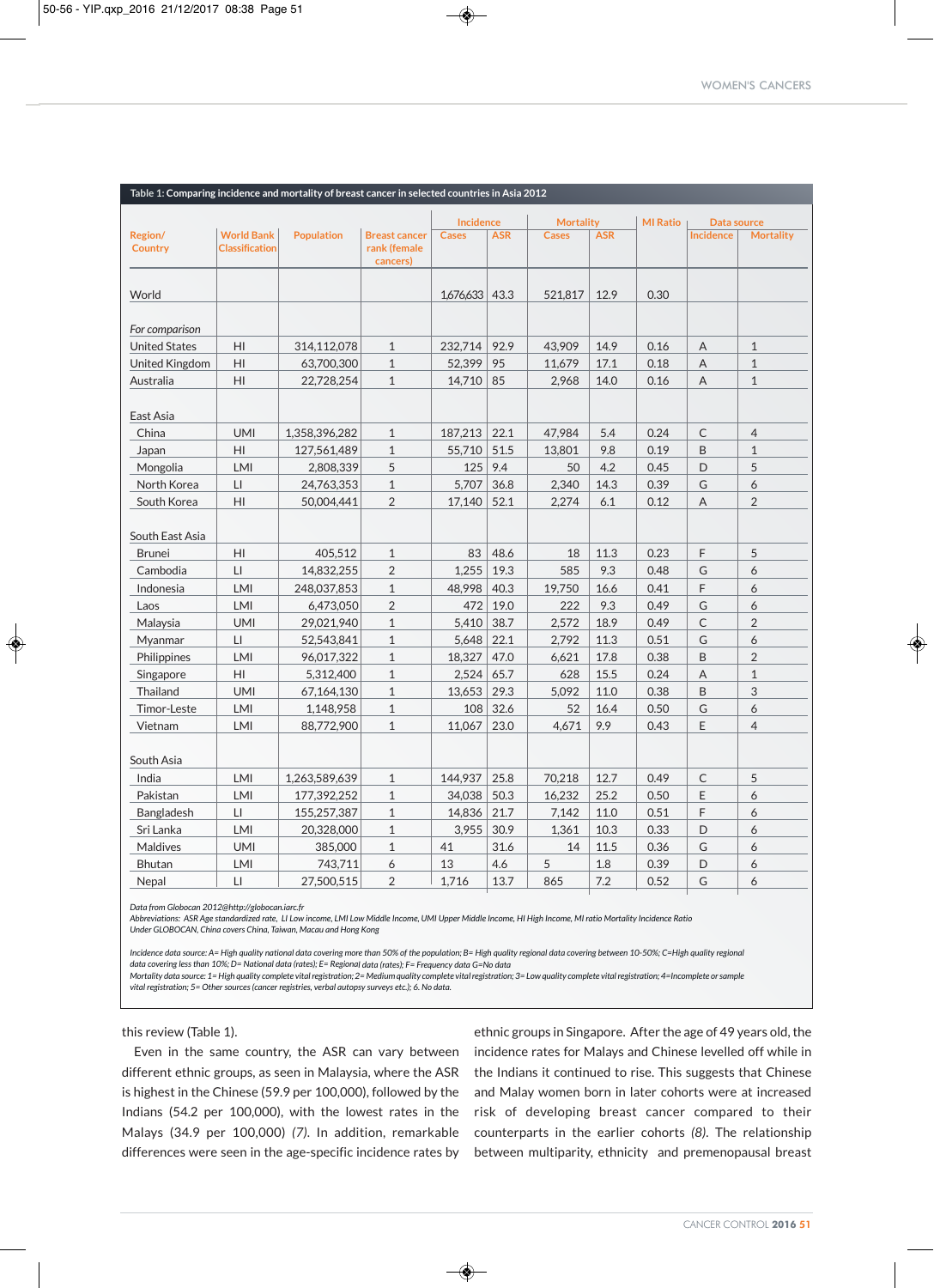### WOMEN'S CANCERS

cancer was studied in Singapore and found that while multiparity did not modify risk of premenopausal breast cancer in Chinese and Indians, there was a significant risk reduction in Malays with increasing parity *(9)*. This suggests that risk factors may differ in different ethnicities.

The Mortality Incidence Ratio (MIR) is calculated by dividing the standardized mortality rate by the standardized incidence rate, and is a measure of prognosis after diagnosis *(10)*. A low MIR is an indication of good survival. It is noted that the MIR is lower in the high-income countries, with the lowest MIR in South Korea (0.12) and the highest MIR is 0.52 in Nepal, a low-income country (Table 1). A study in a multiethnic country, Malaysia, showed that Malays have a significantly poorer survival from breast cancer, compared to the Chinese, and this was independent of stage at diagnosis and treatment. Differences in lifestyle, diet, coping skills and pharmacogenomics may explain these differences *(11)*.

Global surveillance of cancer survival 1995–2009 from population-based registries in 67 countries showed that in all countries, breast cancer survival has improved over the three periods from 1995–1999, 2000–2004 and 2005– 2009. In Asia, the best five-year survival is seen in Japan (84.75) and South Korea (82.7%) compared with the fiveyear survival of 67.8% in Malaysia, 60.4% in India and 56.5% in Mongolia. In comparison, the five-year survival rates in the United Kingdom, United States and Australia are 81.1%, 88.6% and 86.2% respectively (Table 2) *(12)*.

#### Presentation of breast cancer in Asia

The mean age at presentation of breast cancer in Asia is around 50 years old; and this is about ten years younger than the mean age at presentation seen in Western countries *(13)*. It is important to note that at every age group, the agespecific incidence rate of breast cancer is still higher in the Western countries compared to Asia. However, the difference is not as large in the younger age groups compared to the older age groups *(14)*. Hence the younger age at presentation may be due to the broad-based population age structure seen in developing countries, with a younger median age compared to developed countries: for example, the median age in South East Asia is 27.2 years compared with 43.2 years in Western Europe *(15)*. Besides age demographics, a cohort effect is seen in most Asian countries, where women born in earlier cohorts, that is, before the Second World War, are at a lower risk compared to women born after the Second World War. This has been described in a study in Shanghai, where the incidence peak moved from the 40–44 year age group in the previous two

◈

decades to the 50–54 year age group in the most recent decade. The median age at diagnosis also increased from 47.5 years in 1990 to 50 years in 2007 *(16)*.

In the United States, Asian-Americans are more likely to have the infiltrating ductal carcinoma subtype compared to American Whites and less likely to have the infiltrating lobular subtype, and they are more likely to be hormone receptor (estrogen receptor ER and progesterone receptor PR) negative *(17)*. In Malaysia, Malays were found to have an independently lower rate of ER positive cancers (52%) compared to Chinese (59.4%) and Indians (55.1%) *(18)*. A similar rate of ER positive tumours in the Chinese was also seen in Hong Kong *(19)*. In Western countries, the rate of ER positive breast cancer has increased over time, from 75.4% in 1992 to 77.5% in 1998 *(20)*. This increase is similar to that seen in Malaysia, where the ER positive rate increased by about 2% for every five-years cohort, from 54.5% in 1994– 1998, to 56.4% in 1999–2003 and 58.4% in 2004–2008 (*18).* When we look at the incidence of ER positive breast cancer rather than the ER positive rate, it was found that the incidence of ER negative breast cancer remained constant while the incidence of ER positive breast cancer increased over time *(20)*. Hence most of the increase in breast cancer incidence has been mostly in ER positive breast cancer. Breast cancer seen in rural areas are more likely to be ER negative compared to those in urban areas *(21)*. In Asia, with increasing incidence and urbanization, the rate of ER positive breast cancers is likely to increase to similar rates as those seen in Western countries.

Based on the status of ER, PR and HER2 (human epidermal growth factor-2), there are four subtypes of breast cancer i.e., Luminal A (ER or PR +, HER2 -), Luminal B (ER or PR+, HER2 +), HER2 overexpressing (ER- PR- HER2+) and triple negative. (ER-PR-HER2-). The best survival is in those with the Luminal A subtype while the triple negative breast cancer (TNBC) subtype have the poorest survival. Western populations are more likely to have the Luminal A subtype when compared to Asians. The USA National Breast Cancer Database in the United States found that while TNBC was more common in American Blacks, Asians were more likely to have HER2 overexpressing breast cancer. Nulliparity, increasing age of first childbirth and obesity in younger women were risk factors for ER+ and PR+ tumours but not TNBC *(22)*. A study of 1,034 cases of breast cancer in Sarawak, Malaysia, showed a wide variation in breast cancer subtypes within the multiethnic population, with a higher incidence of HER2 overexpression in Malays (29%) compared to Chinese (22%) while the rate of TNBC in the Sarawak natives was 37% compared to 23% in Chinese.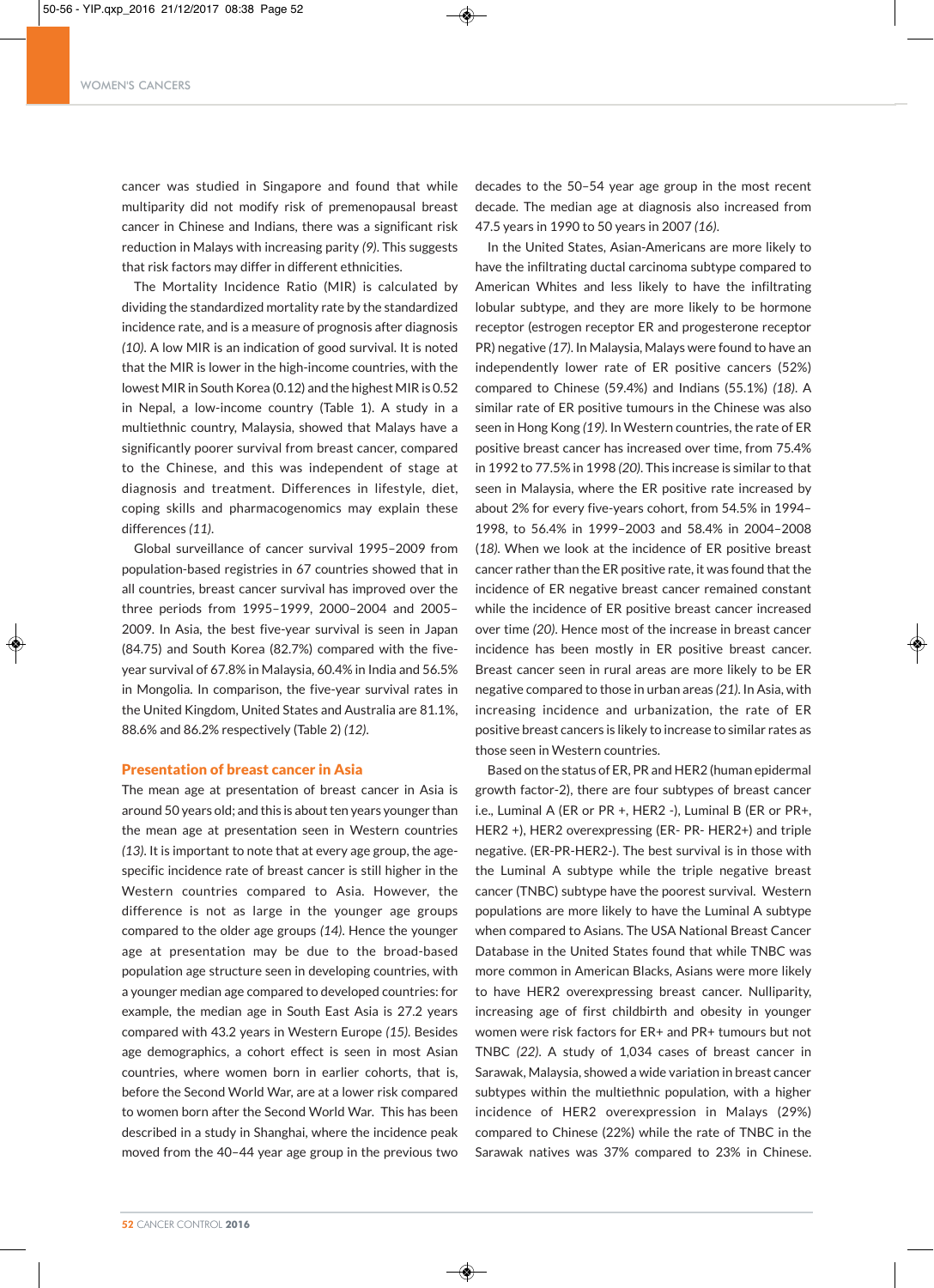| Country*                 | 1995-1999 | 2000-2004                | 2005-2009 |  |
|--------------------------|-----------|--------------------------|-----------|--|
| East Asia                |           |                          |           |  |
| Chinese registries       | 53.8%     | 78%                      | 80.9%     |  |
| Mongolia                 |           |                          | 56.5%     |  |
| Korea, Republic of       | 76.7%     | 79.6%%                   | 82.7%     |  |
| South East Asia          |           |                          |           |  |
| Indonesia (Jakarta)      |           | $\overline{\phantom{a}}$ | 77.7%     |  |
| Japanese registries      | 81.8%     | 84.2%                    | 84.7%     |  |
| Malaysia (Penang)        | 64.8%     | 71.1%                    | 67.8%     |  |
| Thai registries          | 65.9%     | 72.9%                    | 71.3%     |  |
| South Asia               |           |                          |           |  |
| Indian registries        | 48.1%     | 55.3%                    | 60.4%     |  |
| For comparison           |           |                          |           |  |
| United States registries | 86.0%     | 87.9%                    | 88.6%     |  |
| United Kingdom           | 74.2%     | 78.7%                    | 81.1%     |  |
| Australian registries    | 84.6%     | 8.4%                     | 86.2%     |  |

*\*Survival not available in the other countries that did not contribute data to CONCORD*

Reference: Allemani C, Weir HK, Carreira H, Harewood R, Spika D, Wang XS, et al. Global surveillance of cancer survival 1995-2009: analysis of individual data for 25,676,887 *patients from 279 population-based registries in 67 countries (CONCORD-2).* Lancet*. 2015 Mar 14;385(9972):977-1010.*

Different risk factors in the different ethnicities may explain these differences *(23)*.

## Outcomes of breast cancer in Asia

The ultimate measure of outcome, which is survival, depends on two main factors – stage at diagnosis (which is dependent on size of tumour and axillary lymph node status) and access to optimal treatment. Tumour factors, such as the molecular type, are also important, while patient factors, such as age, ethnicity and socioeconomic status play a less important role.

### Stage at diagnosis

Breast cancer is typically diagnosed in late stages, defined as Stage 3 and Stage 4, in the low- and middle-income countries (LMICs) in Asia. In Lucknow, India, 60% of breast cancers were late-staged, compared to 27% in Kuala Lumpur, Malaysia *(24)* and 52.2% in Kota Kinabalu, Sarawak *(25).* In contrast only 11.8% were diagnosed with late stages in Korea *(26)*.

Besides geographical isolation, poverty and ignorance, there are several cultural and economic obstacles to early detection of breast cancer. Traditionally, Asian women play a subservient role and are themselves care-givers, looking after children and taking care of the cooking and cleaning. Having breast cancer would lead to stigmatization, with the

fear that a woman may be abandoned by her husband. Hence a woman is unlikely to disclose the presence of a painless breast lump until it begins to ulcerate. A study in Malaysia showed that belief in alternative therapy, cancer fatalism, poor recognition of symptoms, as well as poor decision-making skills, were responsible for delayed presentation. Women needed sanction by family members to seek medical treatment *(27)*.

#### Access to treatment

Treatment for breast cancer involves a multidisciplinary approach and consists of surgery, radiotherapy, chemotherapy, hormone therapy and targeted therapy. The percentage of GDP (Gross Domestic Product) spent on healthcare varies from 17% in the United States to 1.4% in Timor-Leste *(28)*. LMICs typically spend an average of 3.5% of their GDP on health care, leading to a lack of manpower and infrastructure for optimal treatment of not just breast cancer but many other medical conditions. The majority of LMICs do not have universal health coverage, and hence outof-pocket expenses are high, leading to financial catastrophe and economic hardship. A recent study of eight LMICs in South East Asia, the ACTION (Asean costs in oncology) study, found that at the end of one year, 48% had experienced financial catastrophe (defined as spending more than 30% of household income on health care) and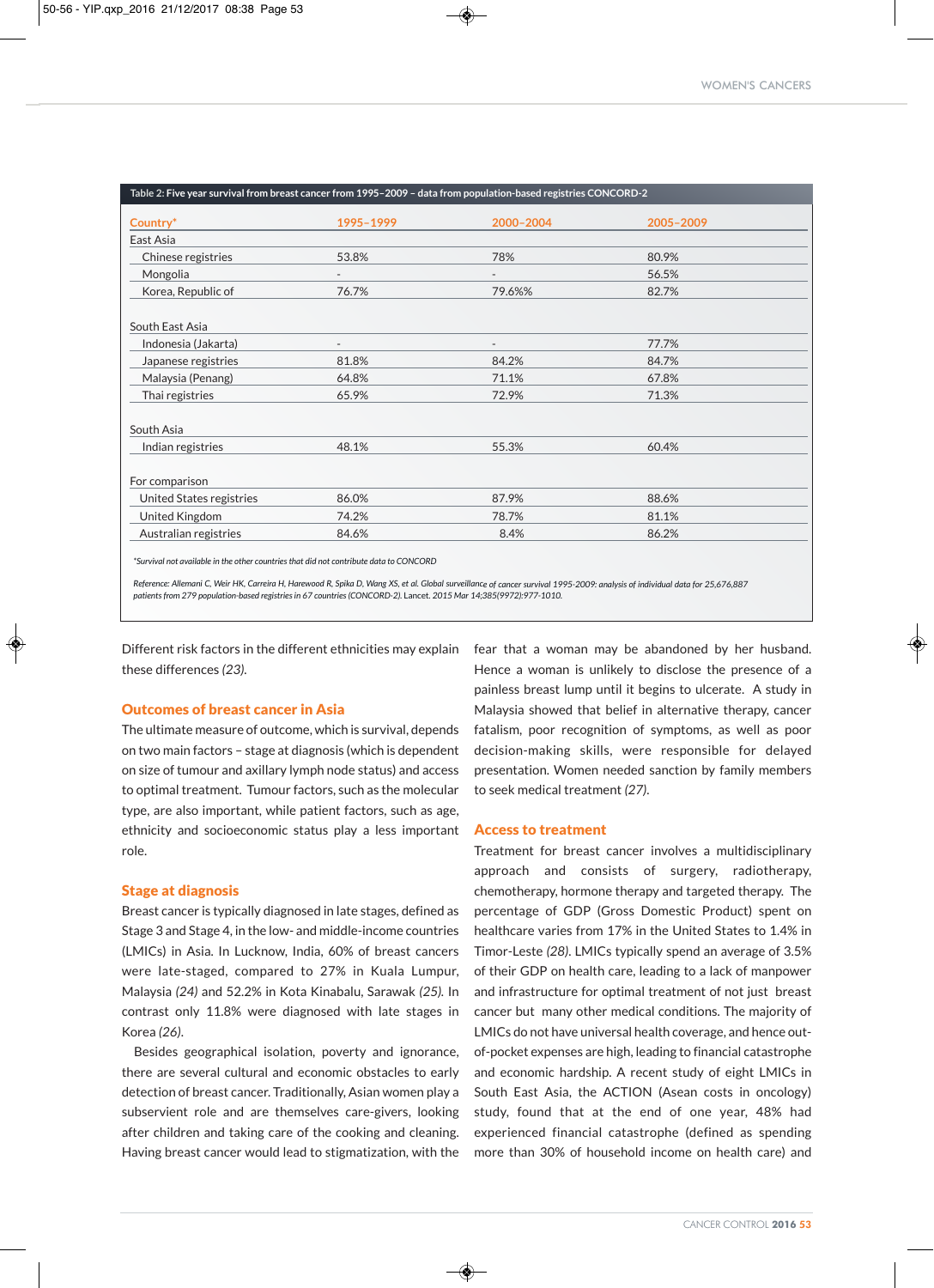| Country <sup>*</sup> | <b>Access to radiotherapy</b> |
|----------------------|-------------------------------|
| East Asia            |                               |
| China                | 36.1%                         |
| North Korea          | 5.2%                          |
| Mongolia             | 35.5%                         |
| South East Asia      |                               |
| Cambodia             | 4.7%                          |
| Indonesia            | 8.7%                          |
| Malaysia             | 78.9%                         |
| Myanmar              | 7.9%                          |
| Philippines          | 26.4%                         |
| Thailand             | 39.6%                         |
| Vietnam              | 21.3%                         |
| South Asia           |                               |
| India                | 36.3%                         |
| Pakistan             | 21.4%                         |
| Bangladesh           | 11.2%                         |
| Sri Lanka            | 39.6%                         |
| Nepal                | 23%                           |

*\*No data for Maldives, Bhutan, Laos and Timor-Leste*

*Ref: Datta NR, Samiei M, Bodis S. Radiation therapy infrastructure and human resources in low- and middle-income countries: present status and projections for 2020.* International journal of radiation oncology, biology, physics. *2014 Jul 1;89(3):448-57.*

29% had died (29). Thirty-three percent of those who had no economic hardship at baseline experienced economic hardship at one year, of whom 45% were unable to pay for medicines *(30)*.

While surgical services are established even in lowresource settings, there is a lack of medical and radiation oncology services. Access to radiation therapy ranges from 4.7% in Cambodia to 78.9% in the LMICs in the 23 Asian countries studied. Four of these countries (Maldives, Bhutan, Timor Leste and the Maldives) do not have radiotherapy units. (Table 3) *(31)*.

Besides surgery and radiotherapy, chemotherapy, hormone therapy and targeted therapy have been shown to improve survival from breast cancer. The World Health Organization (WHO) published the 19th WHO model list of essential medicines in April 2015, which lists 46 anticancer agents considered essential for a basic health-care system. This list includes 11 anticancer drugs indicated for treatment in early or metastatic breast cancer (cyclophosphamide, docetaxel, doxorubicin, fluorourael, methotrexate, paclitaxel, trastuzumab, vinorelbine, anastrazole, tamoxifen, leuproretin). In addition, there are two more agents, cisplatin and gemcitabine, where breast cancer is not listed as an indication, but can also be used for

◈

breast cancer *(32).*

The National Essential Medicine List (NEML) from 75 LMICs (of which 10 were in the Asian countries in this review) were studied, and it was found that less than 10% of HER2 targeted therapy, 12% of aromatase inhibitors and 28% of taxanes were incorporated in the NEMLS, compared to 71–78% of tamoxifen and first line chemotherapy regimes (anthracycline- based and CMF regimes) *(33).* Since trastuzumab, aromatase inhibitors and taxanes are the more expensive anticancer agents, it is not surprising that 45% of patients who experienced economic hardship in the ACTION study had to stop their medicines. A study in a middle-income country on survival in the different molecular subtypes of breast cancer showed that without trastuzumab for HER2 overexpressing breast cancer, survival was similar in the HER2 overexpressing and the TNBC *(34)*.

## Strategies to improve outcomes in LMICs in Asia

Biological and patient factors are not modifiable, hence early detection and optimal access to treatment are important strategies to improve outcomes in LMICs. The Breast Health Global Initiative (BHGI) is an alliance of individuals, governmental and non-governmental organizations that develop guidelines for early detection and treatment of breast cancer in LMICs with the goal of improving outcomes. These guidelines are stratified by resource levels, that is, basic, limited, advanced and maximal, such that even with the most basic resources, women can have access to treatment *(35)*.

Early detection in LMICs is more about down-staging clinical disease rather than looking for asymptomatic disease with screening mammography *(36, 37)*. Randomized clinical trials on screening mammography have not been conducted in Asian countries to determine whether it can reduce mortality from breast cancer. However, various opportunistic mammographic screening programmes in Asia have determined a cancer detection rate of 0.5% in women aged 40–70 years old *(38, 39)*. The detection rate in women younger than 50 years old is much lower, and hence screening below 50 years old is unlikely to make any difference to mortality, especially when the prevalent age group for breast cancer in Asia is 40–49 years old *(38)*. Therefore, early detection with a combination of clinical breast examination and breast self-examination is likely to downsize tumours. Unfortunately, RCTs on CBE and BSE have not been shown to reduce mortality from breast cancer (*40, 41)* although down-staging with CBE has been demonstrated *(42)*. Public awareness and education on signs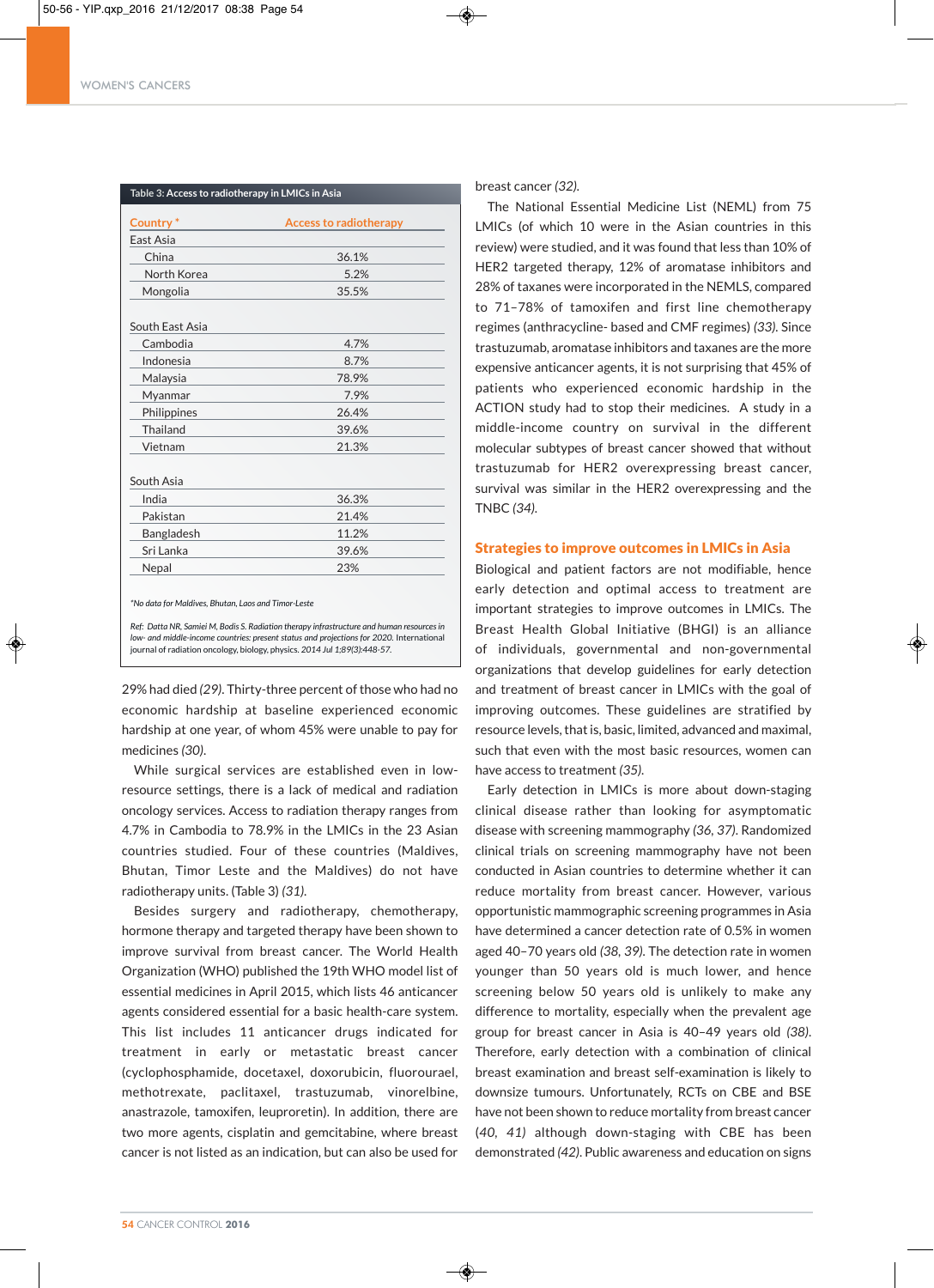and symptoms of breast cancer and the benefit of early detection is an important first step to implementing an early detection programme. It is also important to determine how receptive women are to an early detection programme before proceeding, as seen in the Philippines where a CBE programme failed because 42% of women detected with a breast lump refused any further investigations *(43)*. A mammogram with CBE programme in Jakarta Indonesia also failed because 42.8% of women who were diagnosed with breast cancer refused treatment *(44)*. Barriers to early detection and treatment need to be identified, and treatment facilities need to be developed before any early detection programme *(45)*.

Surgery plays a pivotal role in breast cancer treatment, whether as a curative or palliative procedure. It is also considerably cheaper and requires less resources than radiotherapy or systemic therapy. In low-resource settings with no access to radiotherapy, a modified radical mastectomy alone can be curative in early stage disease. Breast conserving surgery should not be carried out unless radiotherapy is available *(46)*. However, breast cancer in LMICs typically present with advanced disease, where mastectomy needs to be combined with chemotherapy and radiotherapy. Whether as adjuvant therapy or as primary therapy, chemotherapy requires more resources, and in lowresource settings can be administered by surgeons or general physicians in areas where there are no oncologists *(47)*. The WHO List of Essential Medicines for breast cancer is adequate to provide optimal treatment for breast cancer, and as the majority of the drugs are no longer under patency, the generic forms should be cheap enough for LMICs to purchase. Delivery of radiotherapy is limited by its availability; however there have been models of public hospitals purchasing radiotherapy services from private medical centres where it is available, and indeed, even purchasing services from outside the country. While each country should develop guidelines suitable for their needs, the BHGI guidelines provide a good template for the management of breast cancer. Strong coordination of surgical and oncological services is required to provide optimal outcomes with good quality of life.

## Conclusion

Whether breast cancer is the same disease in Asia compared to Western countries requires further research *(48)*. The incidence of breast cancer in Asia is increasing and the incidence is highest in the higher-income Asian countries. The age of onset is also noted to be increasing in Asia and may very likely approach that of the western countries. The subtypes of breast cancer may be related to epidemiological risk factors, particularly the reproductive risk factors, rather than genetic differences, and as risk factors change in Asia, the geographical differences in subtypes may also become less significant. Hence, as the countries in Asia transition from low income to high income, a process which may take several generations, breast cancer in Asia may also evolve to be similar to Western countries.

Outcomes depend on early detection and optimal treatment, and even when Asian countries can afford to develop early detection programmes and provide optimal treatment, public education is important to overcome barriers to early detection and treatment. Only then will survival from breast cancer improve to be comparable with the more developed nations. $\blacksquare$ 

*Professor CH Yip is a consultant breast surgeon in Ramsay Sime Darby Healthcare in Malaysia, and holds appointments as Clinical Professor in the Faculty of Medicine, University Tunku Abdul Rahman and Visiting Consultant to the University of Malaya. Dr Yip was President of the Asia-Pacific Organization for Cancer Prevention (2010–2012), President of the College of Surgeons of Malaysia (2010–2013) and currently President of Breast Surgery International. Although a clinician, Dr Yip is involved in cancer control and was appointed an expert by World Health Organisation, International Atomic Energy Agency and was on the expert panel of the Breast Health Global Initiative.*

#### **References**

1.GLOBOCAN 2012 at http://globocan.iarc.fr.

- 2.Porter P. "Westernizing" women's risks? Breast cancer in lower-income countries. *The New England journal of medicine.* 2008 Jan 17;358(3):213-6. *PubMed PMID*: 18199859.
- 3.Seow A, Duffy SW, McGee MA, Lee J, Lee HP. Breast cancer in Singapore: trends in incidence 1968-1992. *International journal of epidemiology.* 1996 Feb;25(1):40-5. PubMed PMID: 8666502.
- 4.Shin HR, Joubert C, Boniol M, Hery C, Ahn SH, Won YJ, et al. Recent trends and patterns in breast cancer incidence among Eastern and Southeastern Asian women. Cancer causes & control : CCC. 2010 Nov;21(11):1777-85. *PubMed PMID*: 20559704.
- 5.Forman D, Bray F, Brewster DH eta;, editors. Cancer Incidence in Five Continentsm Vol X (electronic version). Lyon: *IARC*, 2013.
- 6.Sobue T, Inoue M, Tanaka H. Cancer Registry and Epidemiological Study Working Group report. *Japanese journal of clinical oncology.* 2010 Sep;40 Suppl 1:i76-81. PubMed PMID: 20870925.
- 7.Lim GCC RS, Halimah Y. (Eds.) Cancer Incidence in Peninsular Malaysia 2003-2005. *National Cancer Registry.* Kuala Lumpur 2008.
- 8.Sim X, Ali RA, Wedren S, Goh DL, Tan CS, Reilly M, et al. Ethnic differences in the time trend of female breast cancer incidence: Singapore, 1968-2002. *BMC cancer.* 2006;6:261. PubMed PMID: 17078893. PubMed PMID: 1636657.
- 9.Verkooijen HM, Yap KP, Bhalla V, Chow KY, Chia KS. Multiparity and the risk of premenopausal breast cancer: different effects across ethnic groups in Singapore. *Breast cancerresearch and treatment.* 2009 Feb;113(3):553-8. PubMed PMID: 18311581.